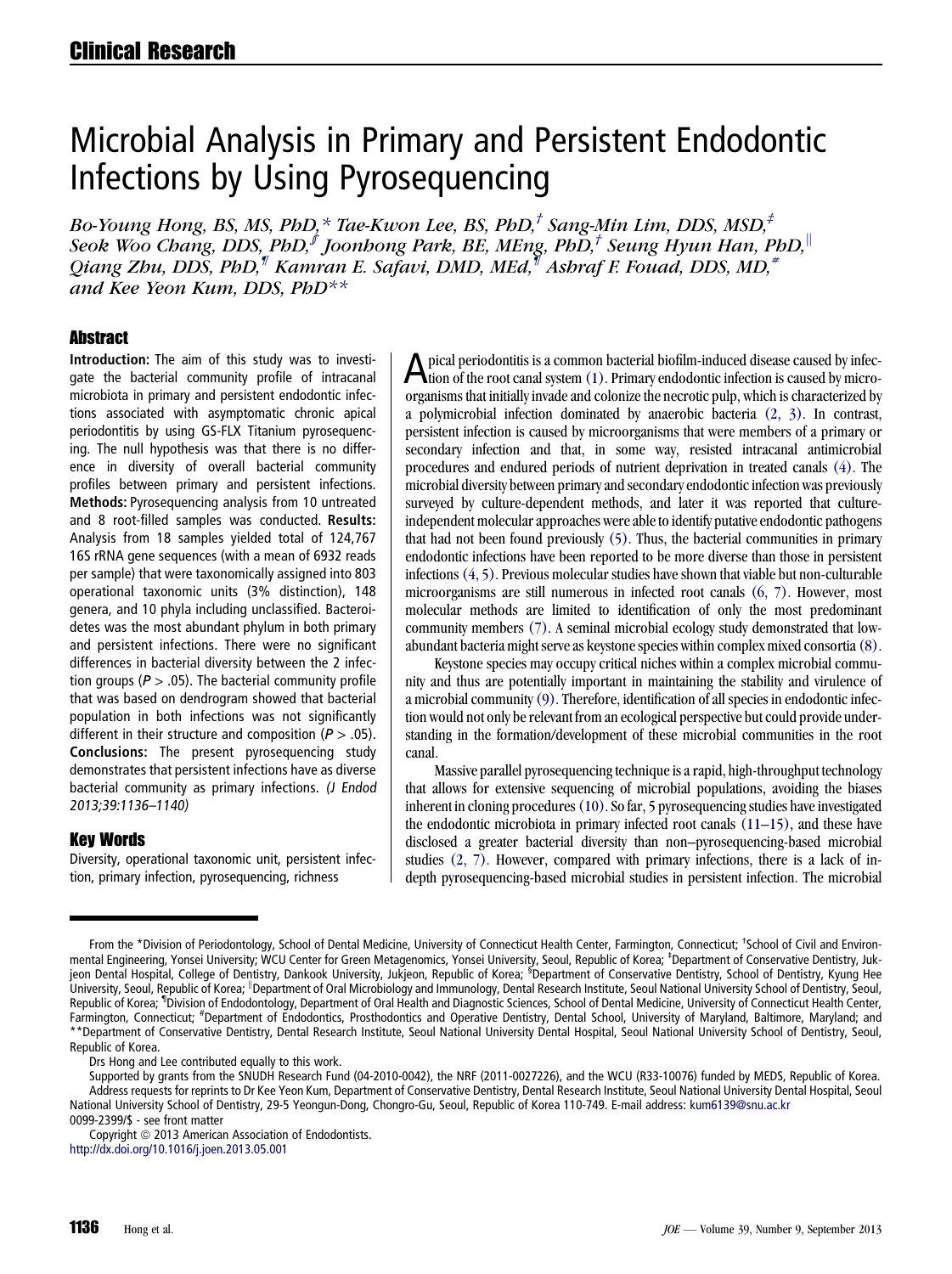<span id="page-1-0"></span>diversity and community profiles related to persistent infections may be of utmost importance to gain a better understanding of disease pathogenesis and to further develop effective intracanal disinfection modalities. Therefore, the purpose of this study was to compare the bacterial community profiles of endodontic microbiota in primary and persistent infections with asymptomatic chronic apical periodontitis. The hypothesis was that there is no difference in diversity of overall bacterial community profiles between primary and secondary endodontic infections.

# Materials and Methods Participant Recruitment, Sample Collection, and DNA Extraction

All clinical protocols were approved by the Ethics Committee of the Seoul National University Dental Hospital (CRI09014), Seoul, South Korea, and written informed consent was obtained from the patients. Subjects with marginal periodontitis or those who had undergone antibiotic therapy within 2 months before collection and those with cancer, diabetes, and other immunodeficiency disorders were not included. Eighteen teeth from 33 adult patients (age 23–76 years) with radiographic evidence of apical periodontitis were finally included. Ten teeth (upper anterior 2, lower anterior 1, upper premolar 3, lower molar 2, and upper molar 2) with primary endodontic infections exposed to the oral cavity because of caries showed untreated necrotic root canals associated with asymptomatic chronic apical periodontitis. Eight root-filled teeth (upper anterior 1, lower anterior 1, upper premolar 3, lower molar 2, and upper molar 1) with persistent infections were diagnosed as asymptomatic chronic apical periodontitis. The teeth showed intact coronal restorations and no direct exposure of the filling materials to the oral cavity, and all the root canals had been filled more than 2 years earlier. Termini of the root canal fillings ranged from 0–2 mm short of the radiographic apex. Microbial samples from the primary and the persistent infected root canals were collected under strict aseptic conditions by using paper point method, which included rubber dam isolation and a 2-step disinfection protocol of the operative field with 2.5% NaOCl [\(6, 13\)](#page-3-0). Sterility was checked by taking a swab sample of the access cavity and the tooth surface and streaking onto blood agar plates incubated at  $37^{\circ}$ C under both aerobic and anaerobic conditions; all samples were negative. DNA was extracted with the use of a QIAamp DNA Mini Kit (Qiagen, Valencia, CA) according to manufacturer's protocol. To maximize DNA extraction from gram-positive bacteria, samples were preincubated in lysozyme for 30 minutes. DNA samples were quantified by using a Nanodrop ND-1000 spectrophotometer (Nanodrop Technologies, Montchanin, DE).

#### Pyrosequencing

The following universal 16S ribosomal RNA primers were used for the polymerase chain reaction (PCR) reactions: 27F (GAGTTT-GATCMTGGCTCAG) and 518R (WTTACCGCGGCTGCTGG)[\(16\)](#page-3-0). Primers were barcoded with 8 or 10 nucleotides for sorting individual samples. Each PCR reaction was carried out with 2 of the  $25-\mu$ L reaction mixtures containing 60 ng bacterial DNA, 10  $\mu$ mol/L of each primer (Macrogen, Seoul, Korea), and 1.25 U AccuPrime Taq DNA Polymerase High Fidelity (Invitrogen, Madison, WI), 50 mmol/L MgCl<sub>2</sub>, and  $10 \times$  PCR buffer. AC1000 thermal cycler (Bio-Rad, Hercules, CA) was used for the PCR according to the manufacturer's instructions. To avoid any biased results or possible contamination, negative control was included. After PCR amplification, the amplicons were visualized by gel electrophoresis and purified by 2 purification steps by using a QIAquick Gel Extraction Kit and a QIAquick PCR Purification Kit (Qiagen). To recover a sufficient amount of purified amplicon from the purification steps, two  $25-\mu L$ reaction mixtures were combined into one mixture before amplicon purification. All amplicons were pooled and sequenced by using a 454/Roche GS-FLX titanium instrument (Roche, Nutley, NJ). Triplicate amplification and pyrosequencing were performed to obtain enough sequencing reads for each sample.

#### Analysis of Microbial Community and Diversity

Analysis of sequencing data was conducted by using Mothur software and the pipeline adapted from SOP from Schloss et al [\(17\).](#page-3-0) By using multiplex barcodes, the flowgram files with more than 1 mismatch to the barcode, 2 mismatches to the primer, an ambiguous nucleotide, flows between 450 flows and 720 flows were sorted. Flowgrams were corrected and translated to DNA sequences by using shhh.flows command as implemented version of Pyronoise in Mothur [\(18\).](#page-3-0) Chimera sequences were removed by applying the UCHIME algorithm with self-references [\(19\).](#page-3-0) To remove and/or reduce PCR amplification and sequencing errors, sequences were denoised by using shhh.seqs as implemented version of denoise in AmpliconNoise [\(18, 20\)](#page-3-0). Sequences were collected together from all samples, and a group file was created from which subject each sequence was generated. Unique sequences were aligned by using Silva reference aligned sequences [\(21\),](#page-3-0) and sequences were trimmed including comparable region. To generate operational taxonomic units (OTUs) at 0.03 distances, distance matrix was created, and sequences were clustered by using the furthest algorithm. Then, sequences were classified by using the Human Oral Microbiome Database (HOMD). Classified sequences were analyzed into phylotype at phylum and genus levels. To equalize the sequencing efforts to compare microbial diversity, each total read was randomly resampled to 4700 reads. To compare bacterial diversity and richness between 2 infection groups, an observed number of OTUs, Shannon index, and rarefaction curve were measured as adapted in Mothur [\(22, 23\).](#page-4-0) Statistical analysis of the bacterial diversity and richness was performed by  $t$  test. To compare bacterial communities from the 18 individual samples, 16S rRNA-based dendrogram was created in Mothur to visualize distance among individual samples. Statistical analysis of the bacterial community profiles between 2 infection groups was performed by analysis of molecular variance [\(24\).](#page-4-0)

TABLE 1. Pyrosequencing Result Summary and Normalized Comparison of OTU Richness/Diversity Estimates in Primary and Persistent Endodontic Infections

|            | Sample<br>number | <b>Filtered</b><br>reads* | Average length<br>(base pair) | Subsampled<br>reads | Richness/diversity <sup>†</sup> at 0.03 distance |               |
|------------|------------------|---------------------------|-------------------------------|---------------------|--------------------------------------------------|---------------|
|            |                  |                           |                               |                     | <b>Observed OTUs</b>                             | Shannon index |
| Primary    | 10               | 67.870                    | $326 \pm 5$                   | 4.700               | $97.9 + 55.8$                                    | $0.5 \pm 0.2$ |
| Persistent |                  | 56,897                    | $332 \pm 9$                   | 4.700               | $122.0 + 47.2$                                   | $0.6 \pm 0.1$ |

\*Excluding chimeric and low quality (<300 base pair) sequences.

 $^{\dagger}$ Richness was observed from number of OTUs in each subject (average  $\pm$  standard deviations), and diversity was measured from Shannon index estimates (average  $\pm$  standard deviations). The  $t$  test showed there were no significant differences between 2 infection groups  $(P > .05)$ .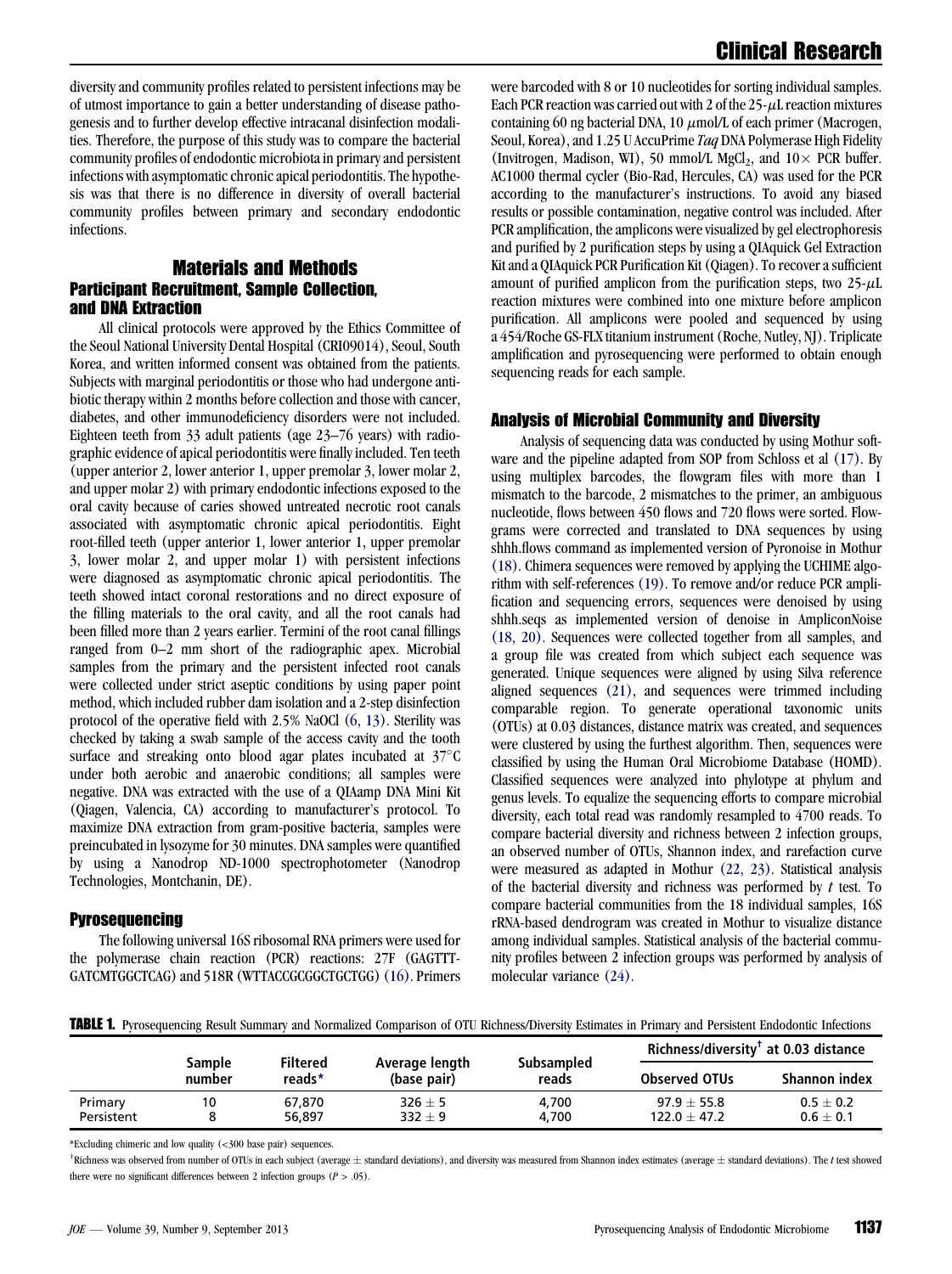#### **Results** Bacterial Richness and Diversity

Pyrosequencing of the 18 samples with asymptomatic chronic apical periodontitis yielded 232,801 raw sequence reads. After removing low-quality sequence reads and the chimera, the final data contained 124,767 sequence reads (>300 base pairs) with an average length of 329 base pairs, corresponding to 6,932 reads/sample (range, 4,700– 14,658). Each refined pyrosequencing read was first taxonomically assigned by aligning it to the sequences in the HOMD. In total, 803 OTUs at 0.03 distances were obtained, and from the OTUs, 10 bacterial phyla including unclassified and 148 genera were assigned by the HOMD. In addition, the mean number of species-level OTUs per sample was 97.9  $\pm$  55.7 in primary infections and 122.0  $\pm$  47.2 OTUs in persistent infections, respectively. The comparison of the sequence-size–normalized diversity estimates is shown in [Table 1](#page-1-0). According to the sequencesize–normalized OTU richness, there was no significant difference in diversity between 2 infection groups ( $P > .05$ ). The rarefaction curves indicated bacterial richness of individual samples against sampling intensity (Fig. 1). The Shannon diversity index at 3% distinction showed no significant difference on diversity between 2 groups ( $P > .05$ , [Table 1](#page-1-0)).

# Bacterial Community Structure and Population Composition

Ten phyla were represented in the 18 root canal samples (Fig. 2). The most abundant phylum was Bacteroidetes (29.6%), followed by Firmicutes (23.2%), Actinobacteria (10.5%), Fusobacteria (13.1%), Proteobacteria (8.8%), Synergistetes (6.3%), unclassified (6.2%), and Spirochaetes (1.6%). The remaining 2 phyla (Chloroflexi and TM7) were of relatively low abundance (0.8% in total). Bacteroidetes was the most abundant phylum in both primary and persistent infections.

At the genus level, most genera occurred in relatively low abundance. In total, 129 genera were identified in primary endodontic infections, whereas 133 genera were identified in persistent endodontic infections. The top 50 genera ranked by their abundance (number of sequences) and richness (number of different OTUs) are shown in Supplemental Table S1 (available online at [www.jendodon.com\)](http://www.jendodon.com). Prevotella, Propionibacterium, and Pyramidobacter were abundant in primary endodontic infections, whereas Fusobacterium, Porphyromonas, and Prevotella were abundant in persistent infections. The largest numbers of OTUs were found in Propionibacterium, Prevotella, and Fusobacterium  $(>10,000$  OTUs). Some genera such as *Enterococcus* and *Camphylo*-



Figure 1. Rarefaction curves of partial 16S rRNA gene sequences calculated for OTUs at 3% divergence in primary and persistent endodontic infections. P indicates primary infection group, and S indicates persistent infection group.



Figure 2. A comparison of community profiles between primary and persistent endodontic infection groups at phylum level. P indicates primary infection group, and S indicates persistent infection group in the x-axis.

bacter were identified as low abundant  $\left\langle \langle 1\% \rangle \right\rangle$ . Bifidobacterium, Scardovia, and Parascardovia were not found in the phylum Actinobacteria.

Dendrograms based on theta-YC [\(Fig. 3](#page-3-0)A) and Jaccard [\(Fig. 3](#page-3-0)B) showed that both community structure and population composition were not significantly different between primary and persistent infections  $(P > .05)$ .

#### **Discussion**

The present study demonstrated that deep-coverage pyrosequencing technology facilitated access to low-abundance bacteria in primary and persistent endodontic infections and that the overall diversity and richness of persistent infections appear to be much higher and more complex than previously reported. This contradicts the results of previous studies where primary infections had more diverse and complex community profiles than persistent infections [\(4, 5\).](#page-3-0) In addition, the mean numbers of OTUs per sample and OTU richness in primary and persistent infections were higher than those of previous culture and molecular studies  $(3, 5)$ . These results might be due to the resolution and deep coverage of sequence identification by pyrosequencing [\(25\)](#page-4-0).

At the phylum level, previous culture or molecular studies reported that Firmicutes was the most dominant phylum in the primary and persistent endodontic infections [\(2, 3\)](#page-3-0). In previous pyrosequencing studies performed mostly in primary infected canals, the most dominant phyla were Bacteroidetes [\(11\),](#page-3-0) Firmicutes [\(13–15\),](#page-3-0) or Proteobacteria [\(12\).](#page-3-0) In the present study, Bacteroidetes was the most abundant phylum in both primary and persistent infections. These differences and the degree of agreement might be due to the difference of sampling areas [\(11, 12,](#page-3-0) [14\)](#page-3-0), sampling methods [\(11, 14, 24\)](#page-3-0), sequencing platforms used [\(12\),](#page-3-0) geographical location [\(26\)](#page-4-0), and sequence abundances [\(27\)](#page-4-0).

Regarding the accuracy of bacterial sampling methods for microbial analysis, a recent pyrosequencing study mentioned that extraction and cryopulverization might be the most complete microbial sampling method [\(14\).](#page-3-0) However, this technique cannot be applied in all clinical cases because selected tooth should be extracted for microbial analysis. The paper point method used in the present study may not represent the whole microbial information in complex root canal systems including dentinal tubules, isthmus, and lateral (accessory) canals, especially at apical third areas[\(28\).](#page-4-0) This indicates that the overall bacterial diversity in both endodontic infections may be considerably higher than currently identified.

At the genus level, most genera appeared in relatively low abundance. Prevotella, Propionibacterium, and Pyramidobacter were frequently found in primary infections, which is consistent with previous studies [\(3, 6, 15\).](#page-3-0) Fusobacterium was highly found in persistent infections, which is consistent with the results of previous studies [\(5,](#page-3-0)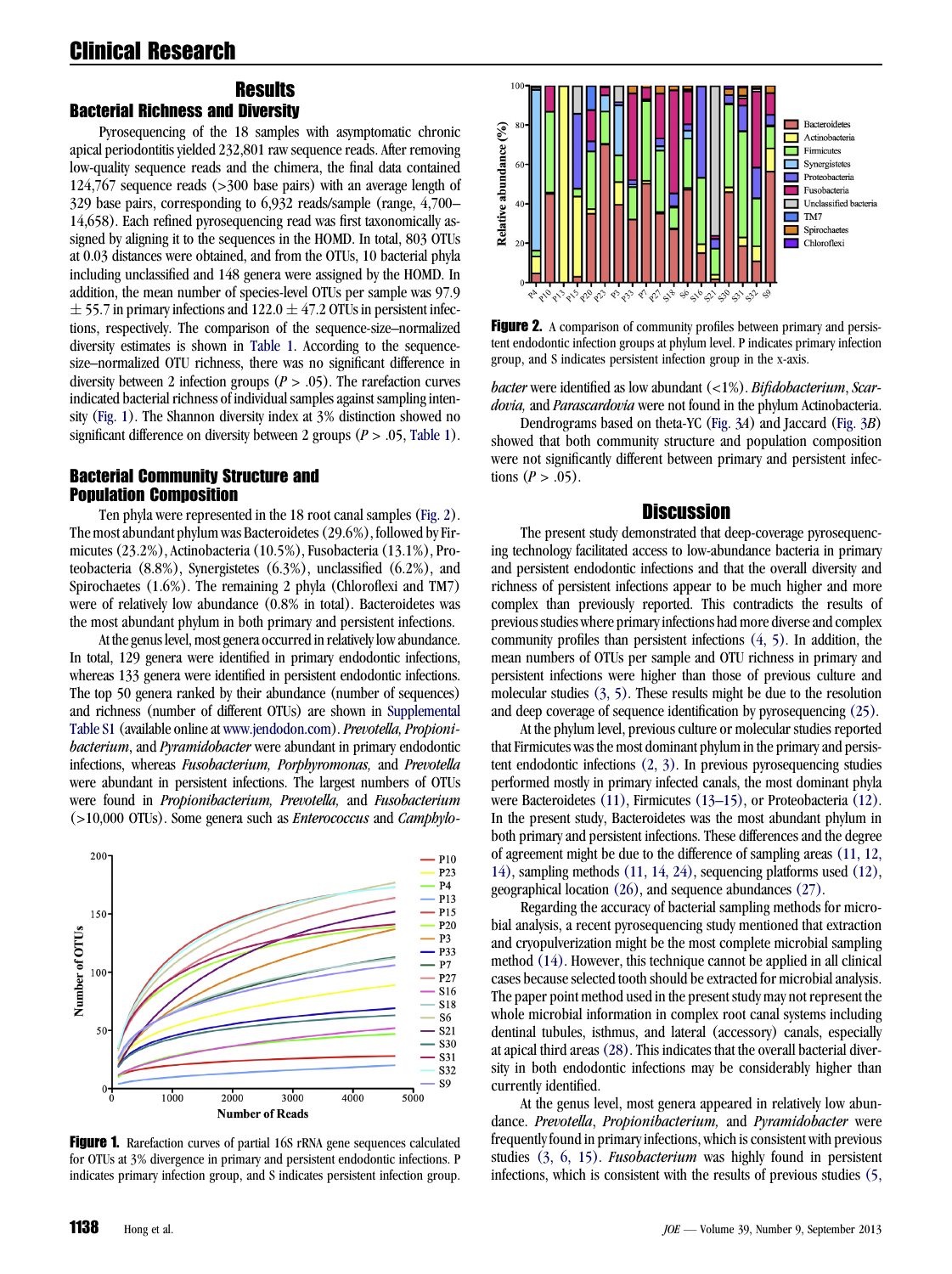

<span id="page-3-0"></span>



Figure 3. A 16S rRNA-based dendrogram for comparing bacterial communities from the 18 individual samples, which demonstrates that both community structure and population composition were not significantly different between primary and persistent infections. (A) Theta-YC sample tree generated by using Mothur  $(\theta_{\text{VC}})$ ; (B) Jaccard sample tree generated by using Mothur. P indicates primary infection group, and S indicates persistent infection group.

29, 30). Interestingly, the genus Bifidobacterium was not found in primary and persistent endodontic infections in the present study. Bifidobacteria were previously reported to be present in child endodontic samples, subgingival, and dentin/root caries [\(31\)](#page-4-0). A possible explanation for this difference of the present results might be due to the bias from the primers used [\(32\)](#page-4-0). Enterococcus, which is the most frequently detected bacterium in root-filled teeth with persistent infections(4, 33), was detected as a low-abundant (0.7%) genus of persistent endodontic infections in our study. The status of E. faecalis as the main causative pathogen of endodontic treatment failure has been recently put into question because it has not been detected [\(34\)](#page-4-0) or is rarely one of the most dominant species in root canal–treated teeth (5). This species was considered as a secondary invader through coronal leakage or opening for drainage [\(35\).](#page-4-0) Our sampling method might not completely touch the original biofilms in infected canals, and no existence of coronal leakage might be the reason for the low prevalence of *Enterococcus* in the present study.

Careful comparison of diversity estimators revealed that persistent infections did not show significant difference in their diversity

compared with primary infections. Also, bacterial community profiles analyses from dendrograms based on distance among microbiome from each individual showed that bacterial population in persistent infection is not significantly less diverse as those in primary infections in terms of both structure and composition. These data will contribute to a further understanding of the microbial etiology and pathogenesis of persistent endodontic infections.

# **Acknowledgments**

The authors thank Dr Jorge Cervantes for his critical review and Eun-Jeong Kim for her valuable molecular work. The authors deny any conflicts of interest related to this study.

### Supplementary Material

Supplementary material associated with this article can be found in the online version at [www.jendodon.com](http://www.jendodon.com) ([http://dx.doi.](http://dx.doi.org/10.1016/j.joen.2013.05.001) [org/10.1016/j.joen.2013.05.001](http://dx.doi.org/10.1016/j.joen.2013.05.001)).

#### References

- 1. [Ricucci D, Siqueira JF Jr. Biofilms and apical periodontitis: study of prevalence and](http://refhub.elsevier.com/S0099-2399(13)00538-4/sref1) [association with clinical and histopathologic findings. J Endod 2010;36:1277–88](http://refhub.elsevier.com/S0099-2399(13)00538-4/sref1).
- 2. [Munson MA, Pitt-Ford T, Chong B, et al. Molecular and cultural analysis of the](http://refhub.elsevier.com/S0099-2399(13)00538-4/sref2) [microflora associated with endodontic infections. J Dent Res 2002;81:761–6](http://refhub.elsevier.com/S0099-2399(13)00538-4/sref2).
- 3. [Siqueira JF Jr, Rocas IN. Diversity of endodontic microbiota revisited. J Dent Res](http://refhub.elsevier.com/S0099-2399(13)00538-4/sref3) [2009;88:969–81.](http://refhub.elsevier.com/S0099-2399(13)00538-4/sref3)
- 4. Siqueira JF Jr, Rocas IN. Distinctive features of the microbiota associated with different forms of apical periodontitis. J Oral Microbiol 2009;1 http://dx.doi.org/10.3402/jom.v1i0.2009.
- 5. [Chugal N, Wang JK, Wang R, et al. Molecular characterization of the microbial flora](http://refhub.elsevier.com/S0099-2399(13)00538-4/sref5) [residing at the apical portion of infected root canals of human teeth. J Endod 2011;](http://refhub.elsevier.com/S0099-2399(13)00538-4/sref5) [37:1359–64](http://refhub.elsevier.com/S0099-2399(13)00538-4/sref5).
- 6. [Siqueira JF Jr, Rocas IN. Uncultivated phylotypes and newly named species associ](http://refhub.elsevier.com/S0099-2399(13)00538-4/sref6)[ated with primary and persistent endodontic infections. J Clin Microbiol 2005;43:](http://refhub.elsevier.com/S0099-2399(13)00538-4/sref6) [3314–9.](http://refhub.elsevier.com/S0099-2399(13)00538-4/sref6)
- 7. [Sakamoto M, Rocas IN, Siqueira JF Jr, Benno Y. Molecular analysis of bacteria in](http://refhub.elsevier.com/S0099-2399(13)00538-4/sref7) [asymptomatic and symptomatic endodontic infections. Oral Microbiol Immunol](http://refhub.elsevier.com/S0099-2399(13)00538-4/sref7) [2006;21:112–22.](http://refhub.elsevier.com/S0099-2399(13)00538-4/sref7)
- 8. Sogin ML, Morrison HG, Huber JA, et al. Microbial diversity in the deep sea and the underexplored ''rare biosphere.'' PNAS 2006;103:12115–120.
- 9. [Siqueira JF Jr, Rocas IN. Community as the unit of pathogenicity: an emerging](http://refhub.elsevier.com/S0099-2399(13)00538-4/sref8) [concept as to the microbial pathogenesis of apical periodontitis. Oral Surg Oral](http://refhub.elsevier.com/S0099-2399(13)00538-4/sref8) [Med Oral Pathol Oral Radiol Endod 2009;107:870–8](http://refhub.elsevier.com/S0099-2399(13)00538-4/sref8).
- 10. [Huse SM, Huber JA, Morrison HG, et al. Accuracy and quality of massively parallel](http://refhub.elsevier.com/S0099-2399(13)00538-4/sref9) [DNA pyrosequencing. Genome Biol 2007;8:R143.](http://refhub.elsevier.com/S0099-2399(13)00538-4/sref9)
- 11. [Li L, Hsiao WW, Nandakumar R, et al. Analyzing endodontic infections by deep](http://refhub.elsevier.com/S0099-2399(13)00538-4/sref10) [coverage pyrosequencing. J Dent Res 2010;89:980–4.](http://refhub.elsevier.com/S0099-2399(13)00538-4/sref10)
- 12. [Siqueira JF Jr, Alves FR, Rocas IN. Pyrosequencing analysis of the apical root canal](http://refhub.elsevier.com/S0099-2399(13)00538-4/sref11) [microbiota. J Endod 2011;37:1499–503.](http://refhub.elsevier.com/S0099-2399(13)00538-4/sref11)
- 13. [Santos AL, Siqueira JF Jr, Rocas IN, et al. Comparing the bacterial diversity of acute](http://refhub.elsevier.com/S0099-2399(13)00538-4/sref12) [and chronic dental root canal infections. PLOS ONE 2011;6:e28088.](http://refhub.elsevier.com/S0099-2399(13)00538-4/sref12)
- 14. Ö[zok AR, Persoon IF, Huse SM, et al. Ecology of the microbiome of the infected root](http://refhub.elsevier.com/S0099-2399(13)00538-4/sref13) [canal system: a comparison between apical and coronal root segments. Int Endod J](http://refhub.elsevier.com/S0099-2399(13)00538-4/sref13) [2012;45:530–41](http://refhub.elsevier.com/S0099-2399(13)00538-4/sref13).
- 15. [Hsiao WW, Li KL, Liu Z, et al. Microbial transformation from normal oral microbiota](http://refhub.elsevier.com/S0099-2399(13)00538-4/sref14) [to acute endodontic infections. BMC Genomics 2012;13:345](http://refhub.elsevier.com/S0099-2399(13)00538-4/sref14).
- 16. [Weisburg WG, Barns SM, Pelletier DA, Lane DJ. 16S ribosomal DNA amplification for](http://refhub.elsevier.com/S0099-2399(13)00538-4/sref15) [phylogenetic study. J Bacteriol 1991;173:697–703](http://refhub.elsevier.com/S0099-2399(13)00538-4/sref15).
- 17. [Schloss PD, Westcott SL, Ryabin T, et al. Introducing mothur: open-source, plat](http://refhub.elsevier.com/S0099-2399(13)00538-4/sref16)[form-independent, community-supported software for describing and comparing](http://refhub.elsevier.com/S0099-2399(13)00538-4/sref16) [microbial communities. Appl Environ Microbiol 2009;75:7537–41.](http://refhub.elsevier.com/S0099-2399(13)00538-4/sref16)
- 18. [Quince C, Lanzen A, Davenport RJ, Turnbaugh PJ. Removing noise from pyrose](http://refhub.elsevier.com/S0099-2399(13)00538-4/sref17)[quenced amplicons. BMC Bioinformatics 2011;12:38.](http://refhub.elsevier.com/S0099-2399(13)00538-4/sref17)
- 19. [Edgar RC, Haas BJ, Clemente JC, et al. UCHIME improves sensitivity and speed of](http://refhub.elsevier.com/S0099-2399(13)00538-4/sref18) [chimera detection. Bioinformatics 2011;27:2194–200](http://refhub.elsevier.com/S0099-2399(13)00538-4/sref18).
- 20. [Quince C, Lanzen A, Curtis TP, et al. Accurate determination of microbial diversity](http://refhub.elsevier.com/S0099-2399(13)00538-4/sref19) [from 454 pyrosequencing data. Nat Methods 2009;6:639–41.](http://refhub.elsevier.com/S0099-2399(13)00538-4/sref19)
- 21. [Pruesse E, Quast C, Knittel K, et al. SILVA: a comprehensive online resource for](http://refhub.elsevier.com/S0099-2399(13)00538-4/sref20) [quality checked and aligned ribosomal RNA sequence data compatible with ARB.](http://refhub.elsevier.com/S0099-2399(13)00538-4/sref20) [Nucleic Acids Res 2007;35:7188–96.](http://refhub.elsevier.com/S0099-2399(13)00538-4/sref20)